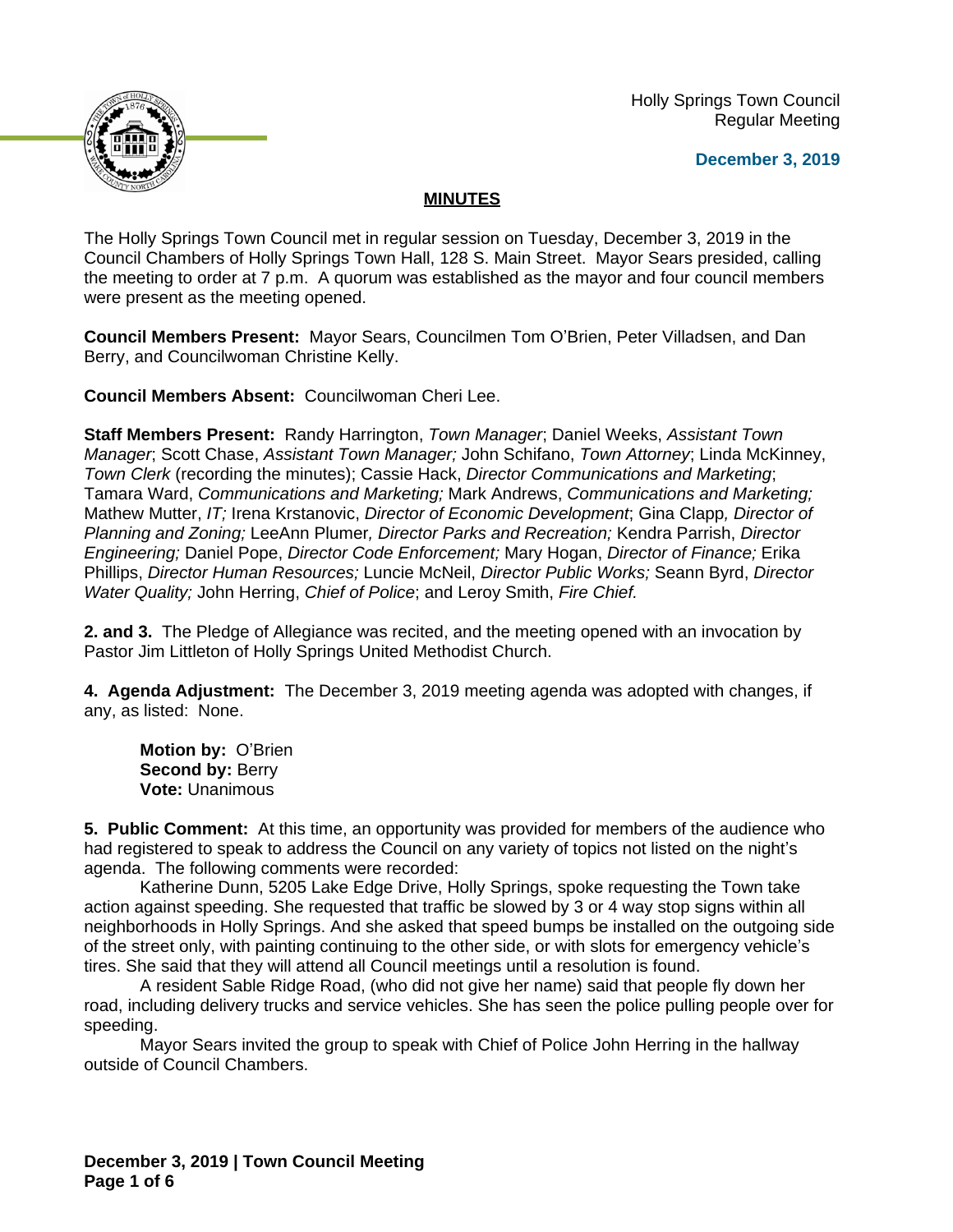#### **6. Consent Agenda:**

The Council approved a motion to approve all items on the Consent Agenda. The motion carried following a motion by Councilman O'Brien, a second by Councilwoman Kelly, and a unanimous vote. The following actions were affected:

6a. Minutes – The Council approved minutes of the Council business meeting held November 19, 2019.

6b. Budget Amendment – The Council approved a budget amendment allocating \$14,000 from federal asset forfeiture funds to assist in the purchase of two replacement police K-9 dogs and associated equipment. *A copy of the budget amendment report is attached to these minutes.*

6c. Annexation Resolution 19-34 – The Council adopted Resolution 19-34 directing the Town Clerk to investigate the sufficiency of annexation petition A19-06 and set public hearing for Tuesday, December 17, 2019. *A copy of Resolution 19-34 and map are attached to these minutes*.

6d. Duke Energy Easement for Thales Academy - The Council approved a motion to grant Duke Energy Progress an aerial powerline easement across a small tract owned by the Town necessitated by a road widening of Holly Springs New Hill Road for the Thales construction.

6e. Fiber Surplus Agreement – The Council approved a Surplus Fiber Indefeasible Right of Use Agreement awarding the highest bidder, Ting Fiber, Inc., with access to the surplus fiber capacity.

#### **7a. Public Hearing: 202 S. Main Street Downtown Development Investment**

Irena Krstanovic said that the purpose of the Downtown Development Investment (DDI) incentive is to attract certain types of economic development in the village district area and to provide an opportunity for applicants to request grants for infrastructure up to \$25,000 plus development fee waivers. She said that consideration of a DDI grant requires a public hearing.

Notice for a December 3, 2019 Public Hearing on this agenda item was published in the News and Observer on November 22, 2019. Since posting the notice of a planned December 3, 2019 public hearing, Town Staff and the applicant, Mr. Matthew Griffith, have requested additional time to refine the Downtown Development Investment (DDI) agreement and therefore request that this public hearing and DDI consideration be continued to the January 21, 2020 meeting.

Mayor Sears opened the public hearing.

**Action:** Motion to continue public hearing to the January 21, 2020 Council meeting.

**Motion by**: Berry **Second by**: Villadsen **Vote:** Unanimous

### **7b. Public Hearing: Green Oaks Tech Center/Oakview Innovation Park**

Irena Krstanovic said that development agreements are a land use tool that make assurances regarding site development, zoning, and land use considerations, and benefit the town by making it easier to attract employers. Large tracts of land under single ownership are a valuable commodity for attracting targeting industrial projects. She showed where the sites are located in town. She said that installation of the sewer line will open up the basin for additional development, particularly for employment centers such as this one. Oakview Innovation Park is currently a statecertified site, and sewer access is critical for timely project development and recruitment efforts.

**December 3, 2019 | Town Council Meeting Page 2 of 6**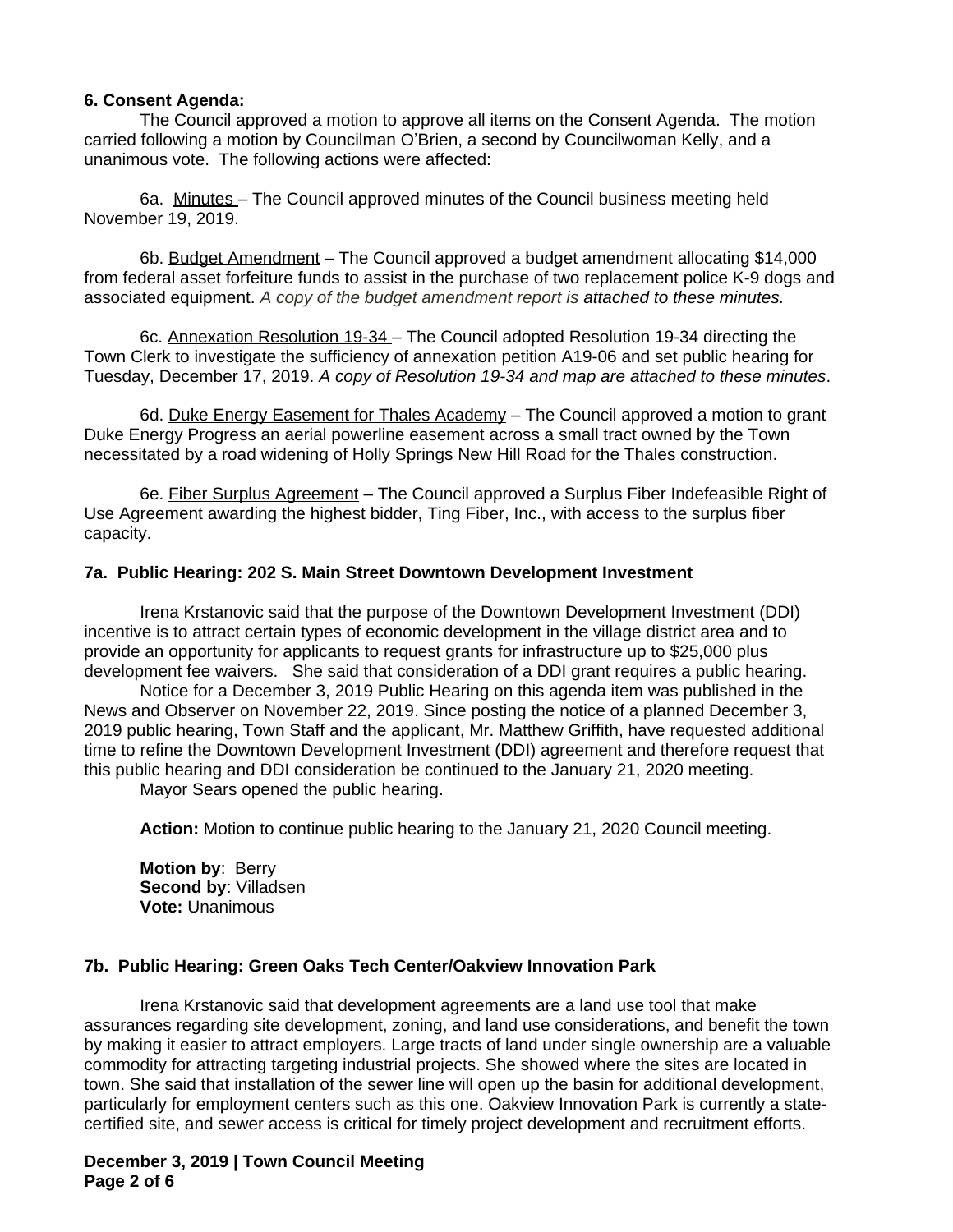Additional acreage will be rezoned from Residential to Research and Technology, which is in-line with the Council's strategic goal of enhancing the non-residential tax base. It will also open up road frontage to provide easier access to the site. This will increase our competitive edge with businesses looking to invest in the area.

John Schifano, Town Attorney, said that this agreement is both a reimbursement agreement and a land use plan. It calls for the town to rezone 12.6 acres as mixed-use commercial (office and retail) subject to certain zoning restrictions. In exchange the developer to set aside two tracts of land, one thirty acre tract and one fifty acre tract, for a period of three years for "Employment Center Tracts" which the town's Economic Development Department can market. There is an option to extend the time an additional year, if there is an interested company that is doing their due diligence. The developer agrees to sell those tracts at the appraised value. This keeps the price from rising after a buyer is located, and makes it easier for the Town to market it. The Town agrees to contribute \$500,000 and a 2.3 acre tract and the developer agrees to design, permit, and construct sewer outfall and pump station improvements according to the timeline.

Questions were asked about the transportation impact and what commitments the Town would be making. Mr. Schifano said that the Town would not be funding any transportation improvements. Ms. Krstanovic said that the commitment of the Town was to market the two large tracts. She said that this is the most shown site in Wake County over the last two years, and getting the sewer line in is the last piece of the puzzle. She clarified that if Helix/Trustwell fails to construct the sewer line the plans, designs, and permits would come to the Town and the Town could construct it.

Mayor Sears opened the public hearing. The following input was recorded: none.

There being no input, Mayor Sears closed the Public Hearing.

**Action:** Motion to approve Ordinance 19-12 to enter into a development agreement with Helix/Trustwell and to reimburse developer up to \$500,000 from sewer reserves for the installation of a sewer main.

**Motion by**: O'Brien **Second by: Kelly Vote:** Unanimous

### **8. Organizational Meeting**

**8a. Recognition of Outgoing Council Members** - Mayor Sears said that Tom O'Brien was elected in 2015, he has coached football, agreeing to coach one team even before he moved here. He has served on the Parks & Recreation Advisory Committee, the Sugg Farm committee, and the Transportation Review Board. He is active in the community and serves on Meg's Smile Board, and he worked on the MLK Golf Tournament. He has worked hard with state and county officials, to work on solutions to the odor problem at the landfill. Mayor Sears congratulated him and thanked him for his service.

Councilman O'Brien said it was an honor and a privilege to serve the Town. He outlined the progress the Town has made in the last four years, and thanked the staff for all their hard work and dedication.

Mr. O'Brien was presented with a few mementos as he left office.

**8b. Oaths of Office** – Linda McKinney, Town Clerk, explained that the Holly Springs Town Council is to hold an organizational meeting at the first regular meeting in December following a municipal election. During the Organizational Meeting, the newly-elected officials are administered the Oath of Office.

**December 3, 2019 | Town Council Meeting Page 3 of 6**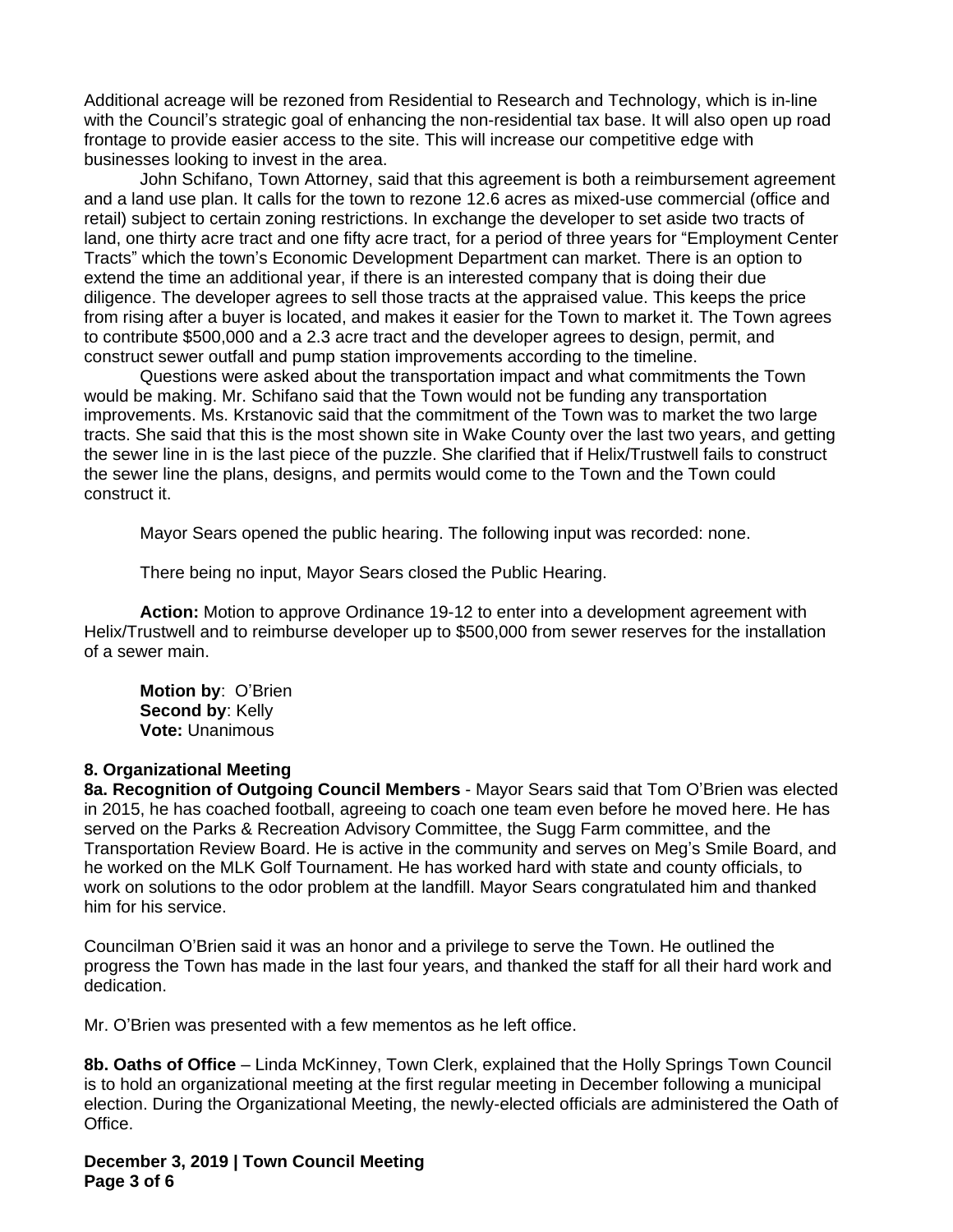Ms. McKinney administered the oath of office to Councilman-elect Shaun McGrath and Councilman-elect Aaron Wolff.

A new quorum was established as the mayor and all five council members were present as the meeting resumed.

**Council Members Present:** Mayor Sears, Councilmen Dan Berry, Pete Villadsen, Shaun McGrath, and Aaron Wolff, and Councilwoman Christine Kelly. **Council Members Absent:** None

**8c. Election of Mayor Pro Tempore:** Mayor Sears explained that during the Organizational Meeting, the Council elects a vice chairman who is to act as mayor pro tempore, more commonly known as mayor pro tem. In case of the absence or disability of the mayor, the mayor pro tem shall act as mayor during the continuance of the absence or disability.

Mayor Sears said that the council members had decided, in discussion with him, to discuss nominations in advance rather than nominating from the floor. Dan Berry had expressed interest in the position, and all agreed.

**Action:** Motion to elect Dan Berry as mayor pro tempore.

**Motion by**: Villadsen **Second by: Kelly Vote:** Unanimous

**8d. Appointment of Holly Springs Representatives:** Mayor Sears said that the Town Council is to appoint and/or reappoint representatives of Holly Springs to various board, commissions, committees and task forces. He then reviewed a list of those who had expressed interest in individual positions.

Mayor Sears reported that the terms on these agency representatives would expire at the next Organizational Meeting in 2021.

Nominations to the agencies were as follows:

- Triangle J Council of Governments Board Member: Councilman Shaun McGrath
- Triangle J Council of Governments Board Member Alternate: Councilman Aaron Wolff
- Transportation Advisory Committee of CAMPO: Mayor Dick Sears and member, and Councilman Shaun McGrath as alternate.
- Holly Springs Parks and Recreation Advisory Committee: Councilman Pete Villadsen, and Councilwoman Christine Kelly as alternate.
- Holly Springs Technical Review Committee: Councilwoman Christine Kelly and Councilman Dan Berry as alternate
- Holly Springs Local Nonprofits Grants Committee: Councilmen Dan Berry and Aaron Wolff
- Transit Planning Advisory Committee: Councilman Shaun McGrath and alternate Councilman Dan Berry
- Holly Springs Tree Advisory Committee: Councilman Aaron Wolff and alternate Councilwoman Christine Kelly.

He then called for a motion.

**Action:** Motion to appoint the above-named officials to represent Holly Springs on area boards and commissions.

**Motion by**: Berry **Second by**: Wolff **Vote:** Unanimous

**December 3, 2019 | Town Council Meeting Page 4 of 6**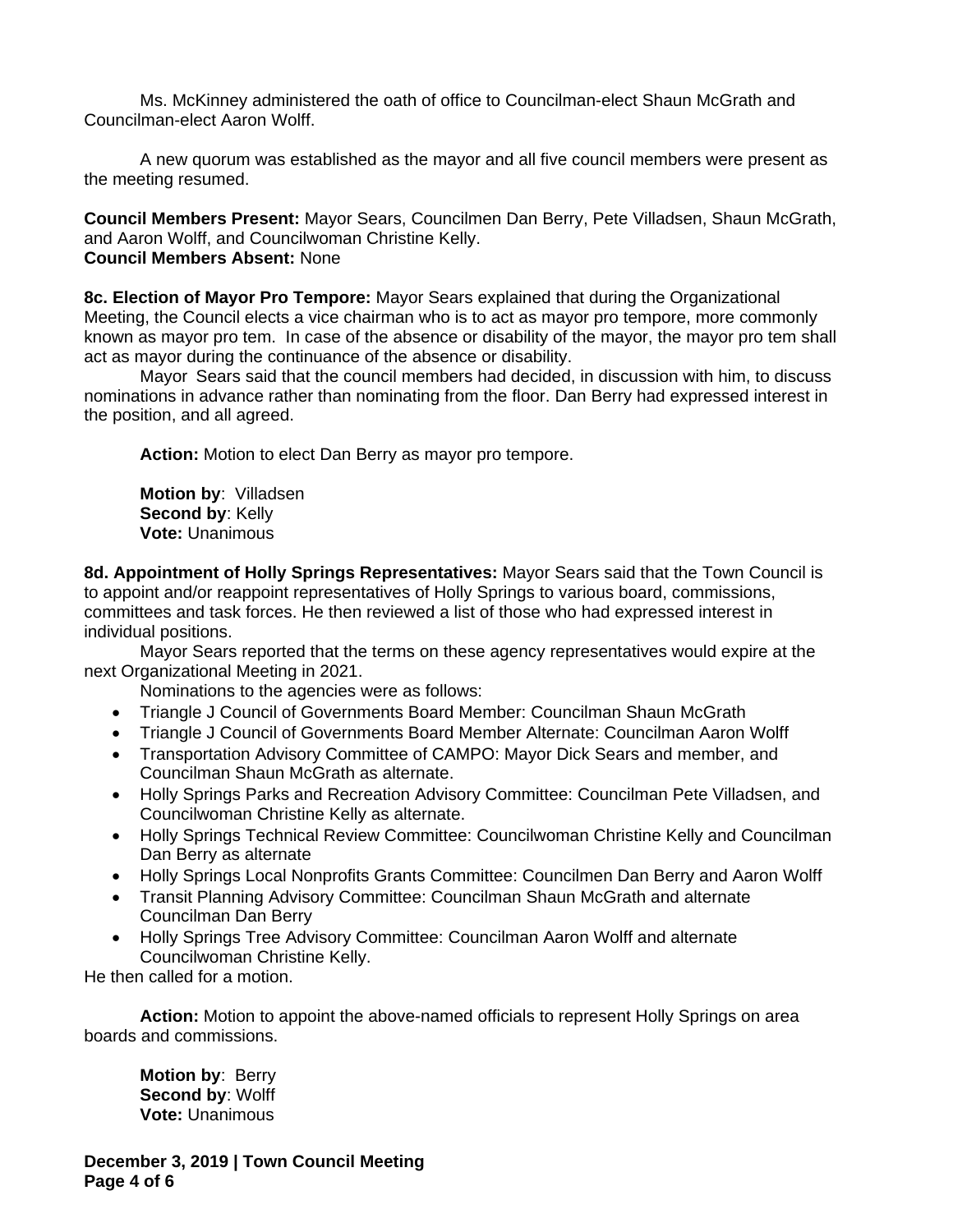**8e. Adoption of Town Council Meeting Calendar:** Linda McKinney, Town Clerk, said that the Town Council meets at 7 p.m. the first and third Tuesday of each month, and holds workshops at 6 p.m. on the second Tuesday of each month, and an official calendar of these meetings is adopted by the Town Council and filed each year in the Town Clerk's office for the public. By adopting an official schedule each calendar year, the Town Council also has the opportunity to consider in advance any conflicts the regular meeting schedule may have with events or holidays and make changes to times or dates accordingly.

She said the following changes to the typical schedule were recommended by the Mayor and Town Manager:

Cancelling the first Tuesday meeting in July (July 7th) due to the Independence Day holiday;

Cancelling the first Tuesday meeting in August (August 4th) and the August workshop meeting (August 11th) as a reduced summer meeting schedule.

She asked that the Town Council adopt the Calendar Year 2020 regular meeting schedule with or without these changes, at the Council's discretion.

**Action:** The Council approved a motion to adopt the Calendar Year 2020 regular meeting schedule with the cancellation of the July  $7<sup>th</sup>$ , August  $4<sup>th</sup>$ , and August 11<sup>th</sup> meetings.

**Motion By:** Berry **Second By:** Kelly **Vote:** Unanimous. *A copy of the 2020 Town Council Regular Calendar is attached to these minutes.*

### **9. OTHER BUSINESS**

Mayor Sears spoke about crosswalk safety, reminding people to stand close enough to the road that drivers know they are waiting to cross, and to use the lighted cross walks where available.

Councilwoman Kelly said she was excited to see the traffic light on Ballentine. She also asked Randy Harrington, Town Manager, to expand on landfill odor issues and the traffic calming items. Mr. Harrington said that there are two areas that John Robeson at the Southwest Wake Landfill says they are working on. One is a pilot project to use foam for the next 60 to 90 days to mitigate odor. He expects to get report back from Mr. Robeson. The 2<sup>nd</sup> is the development of an app to allow residents to report odor more easily in real time. It will be for iPhone and Android devices and should be ready soon.

Regarding traffic calming, he said that at the last workshop staff shared some ideas and got some feedback from Council. Staff will be working over the next weeks to develop some ideas to implement and will be bringing them to Council in the future.

Mayor Pro Tem Berry said he that was looking forward to working with Councilmen Wolff and McGrath, and Councilman Villadsen said that he echoed that sentiment.

Councilman Wolff thanked staff for preparing him and Councilman McGrath well so that they could hit the ground running.

### **10. MANAGER'S REPORT**

Town Manager, Randy Harrington congratulated the new council members and said that he looks forward to working with them.

He reminded everyone that the Town tree lighting is Friday the  $12<sup>th</sup>$  at the Cultural Center, and the Happy Holly Days Parade is on Saturday the 14<sup>th</sup>. Both will be fun for the whole town.

# **11.Closed Session:** None.

**December 3, 2019 | Town Council Meeting Page 5 of 6**